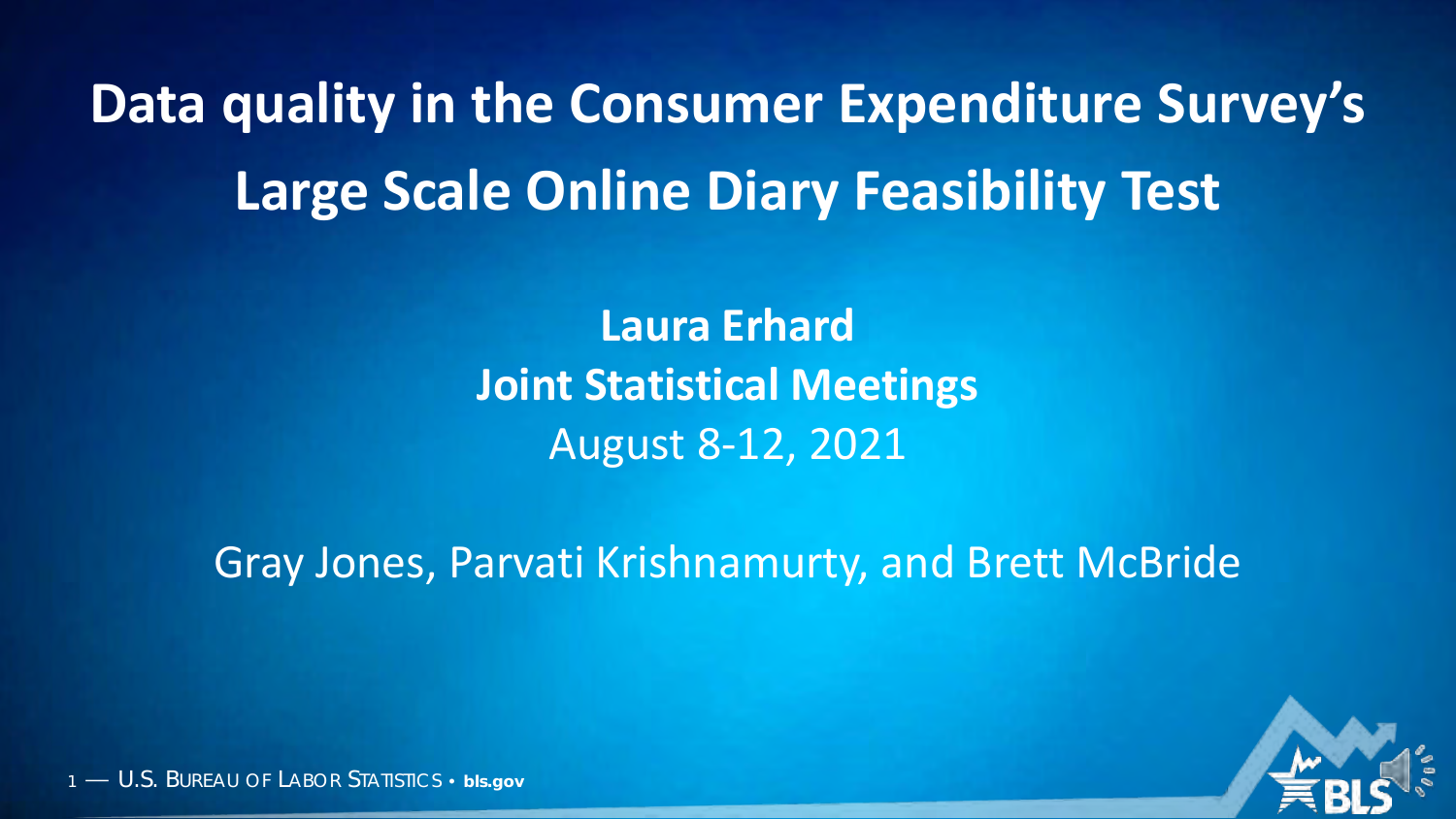### **Outline**

■Brief Background **Test Design Results Next steps** 



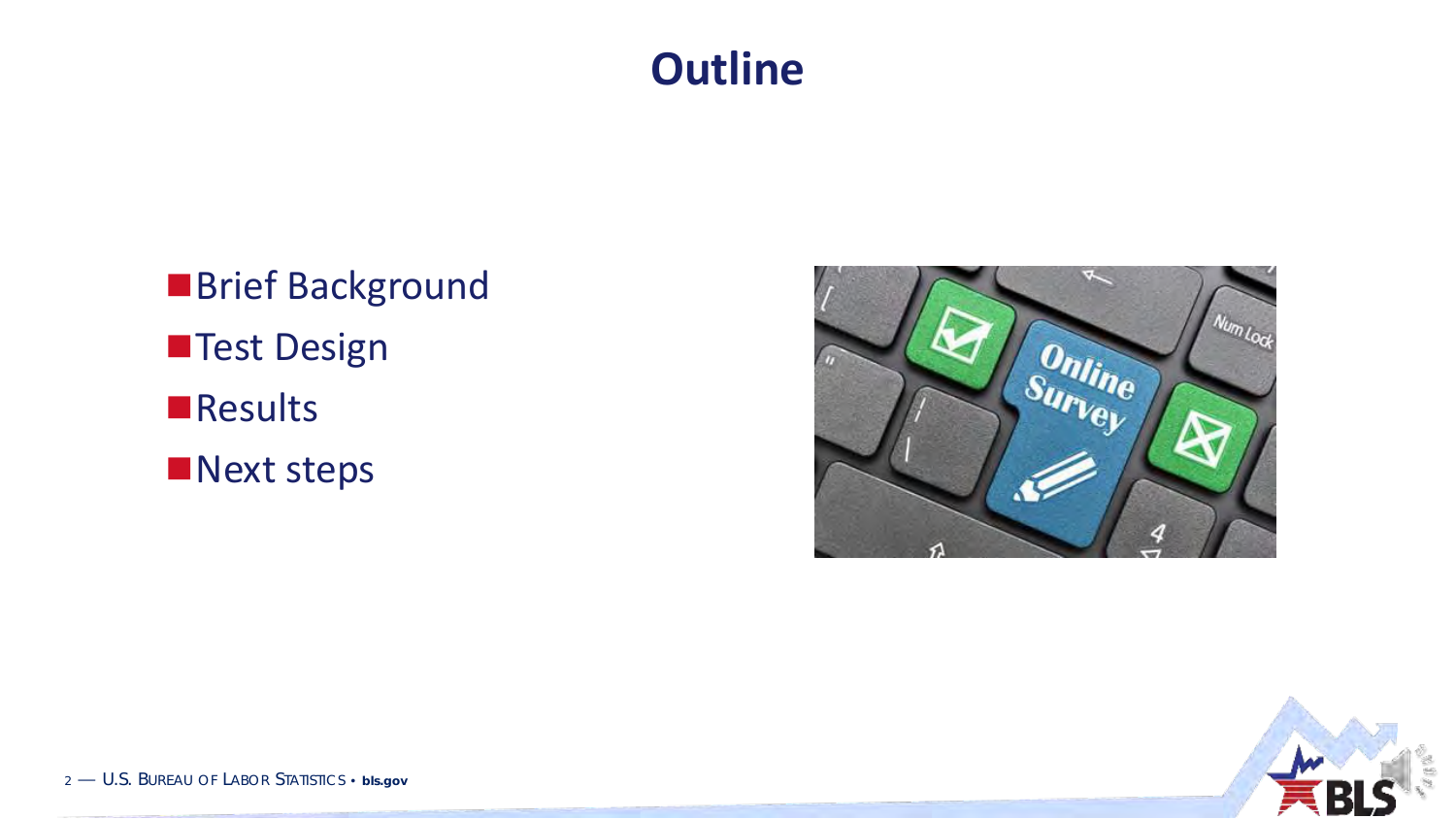### **Consumer Expenditure Survey**

- Collects spending data on the U.S. Population
- Sponsored by the Bureau of Labor Statistics, collected by the Census Bureau
- **Survey participants report dollar amounts for** all non-investment purchases. Business expenses and reimbursements are excluded.
- **Provide expenditure weights for the U.S.** Consumer Price Index (CPI)
- Quarterly Interview and Diary Survey
- Diary Survey: two, consecutive one-week paper diaries\* designed to collect small, frequently purchased items



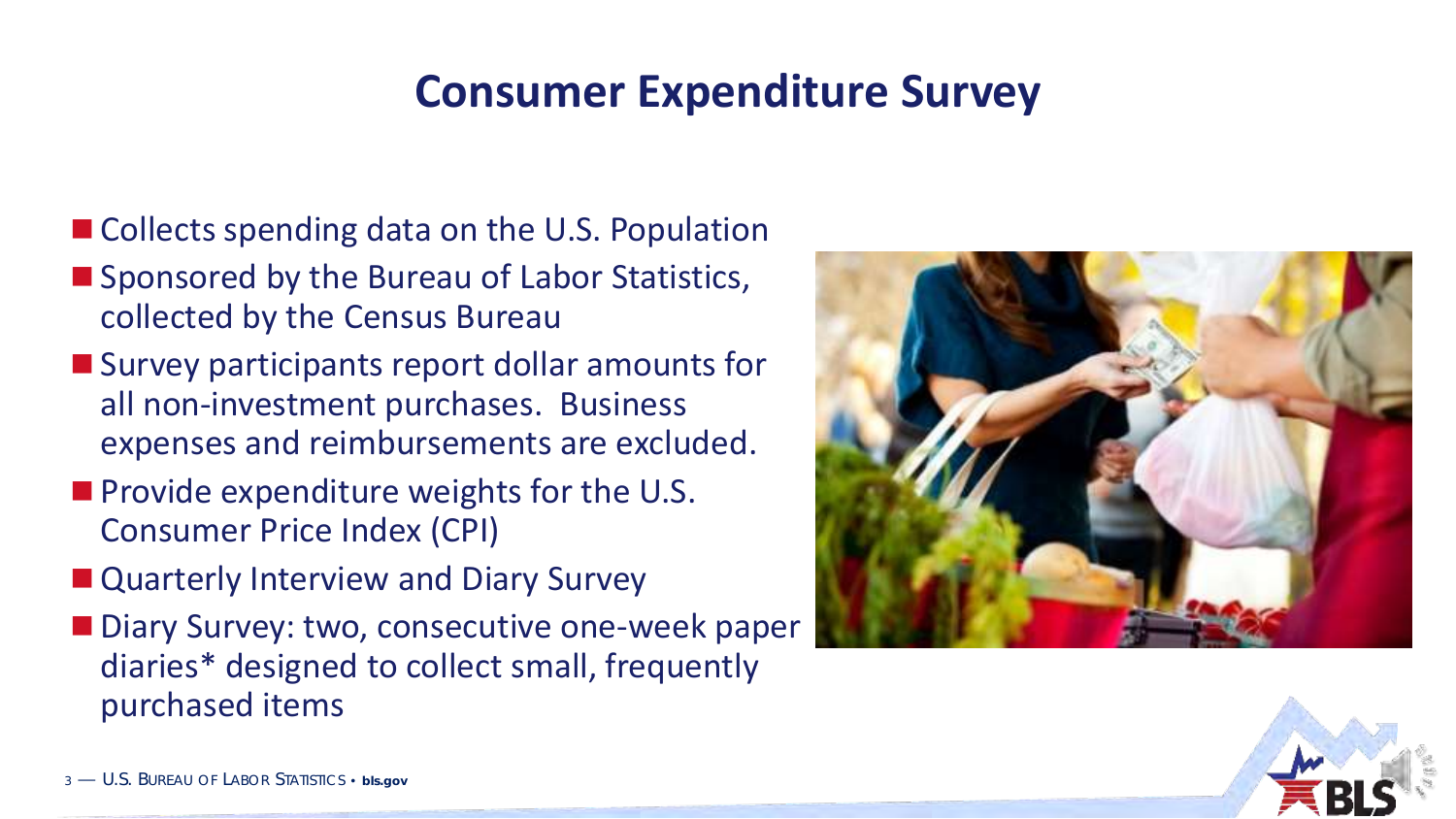### **Large Scale Feasibility Test (LSF) of the Online Diary Design**

- Starting sample size: 2,500 addresses
- Field period: October 2019-April 2020
- Two visits, one for diary placement and one at the end of the diary keeping period ("pickup")
- **Push to online diary if the household respondent is eligible, if they refuse or are** ineligible-- they get paper diaries
- **Summary reports for interviewers to monitor the progress of online diary participants**
- Recall tab in the CAPI instrument for interviewer to record additional expenses reported by respondent at pickup interview (normally transcribed in the paper diary)
- **Embedded incentives/postcard experiment**

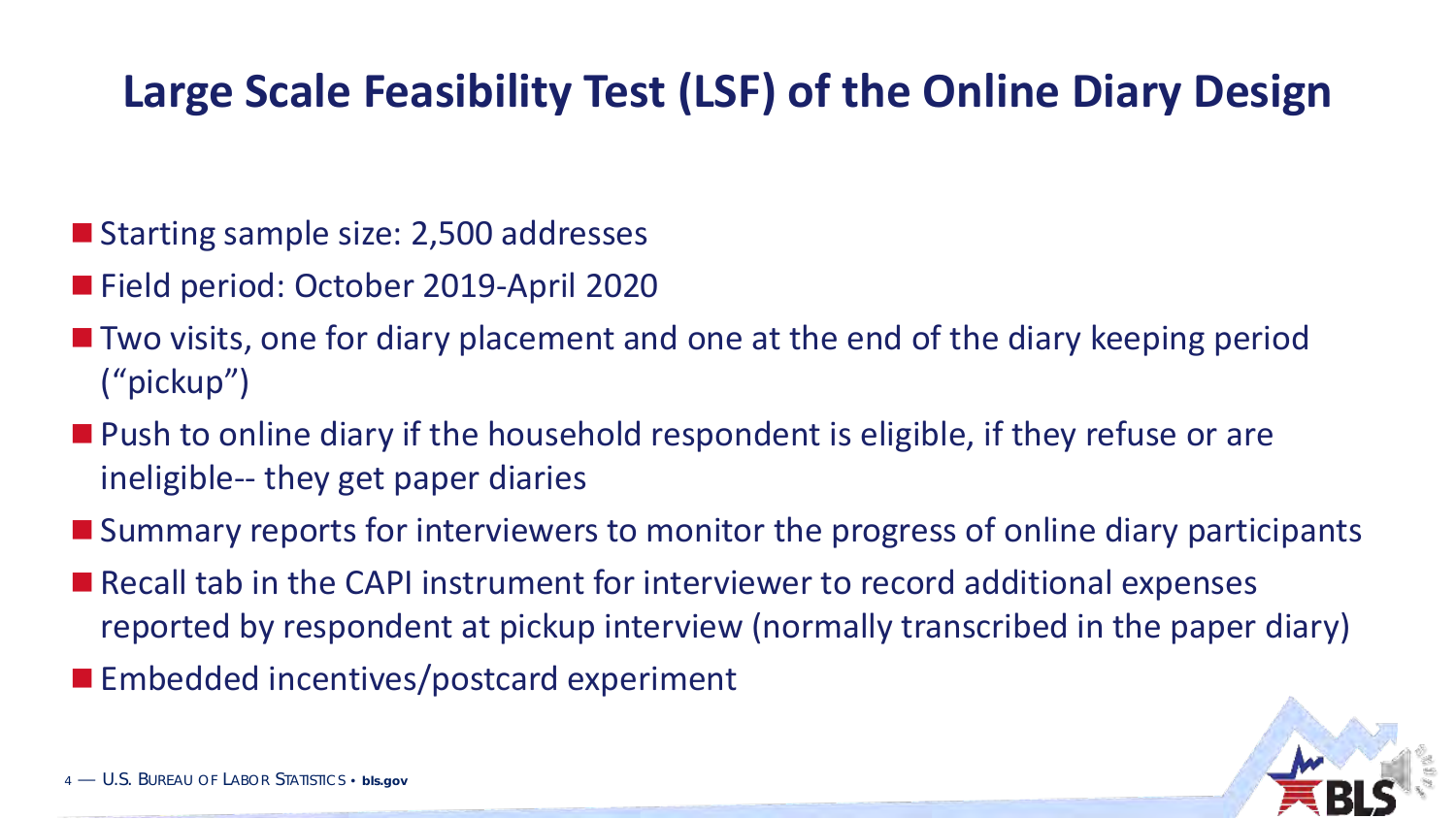## **Response Rates and Mode**

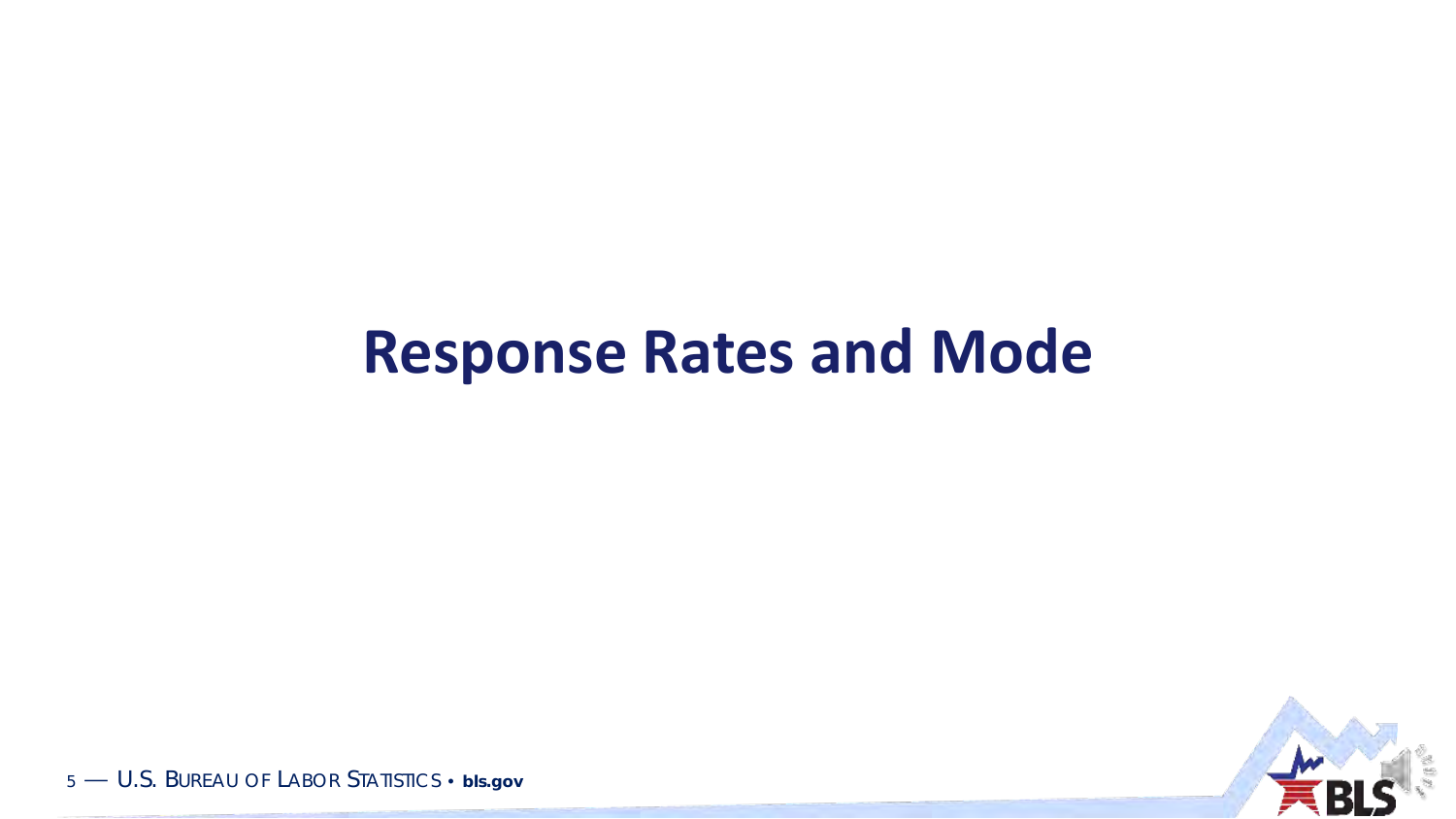## **Estimation Response Rates: LSF Test vs. CE Production**

| <b>Disposition</b>         | <b>CE Production</b><br>$(2019q4 - 2020q1)$ |      | <b>LSF Test</b><br>$(2019q4 - 2020q1)$ |      |
|----------------------------|---------------------------------------------|------|----------------------------------------|------|
|                            | n                                           | $\%$ | n                                      | $\%$ |
| <b>Eligible Sample</b>     | 12,690                                      | 100  | 4,268                                  | 100  |
| <b>Complete Cases</b>      | 5,838                                       | 46.0 | 1,782                                  | 41.8 |
| <b>Overall Nonresponse</b> | 6,852                                       | 54.0 | 2,486                                  | 58.3 |
| <b>Noncontact</b>          | 939                                         | 7.4  | 284                                    | 6.7  |
| <b>Refusal</b>             | 3240                                        | 25.5 | 1108                                   | 26.0 |
| <b>Diary placed late</b>   | 939                                         | 6.5  | 408                                    | 9.6  |
| <b>Minimal expenditure</b> | 481                                         | 3.8  | 253                                    | 5.9  |
| <b>Other</b>               | 1,253                                       | 9.9  | 433                                    | 10.1 |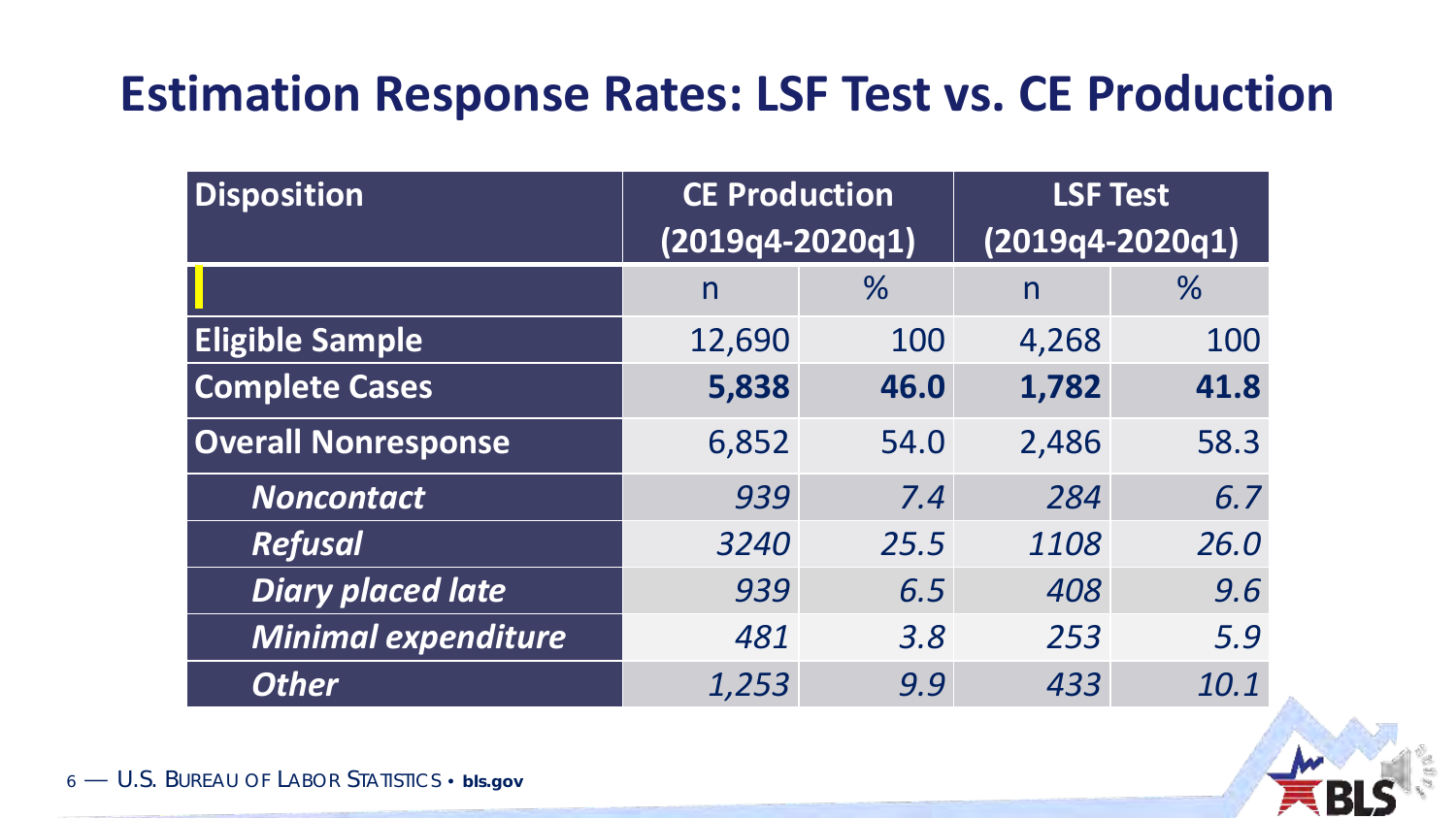## **Mode at Completion**

| LSF          | n    | $\%$ |
|--------------|------|------|
| Online       | 663  | 37.2 |
| Paper        | 1074 | 60.3 |
| <b>Other</b> | 45   | 2.5  |





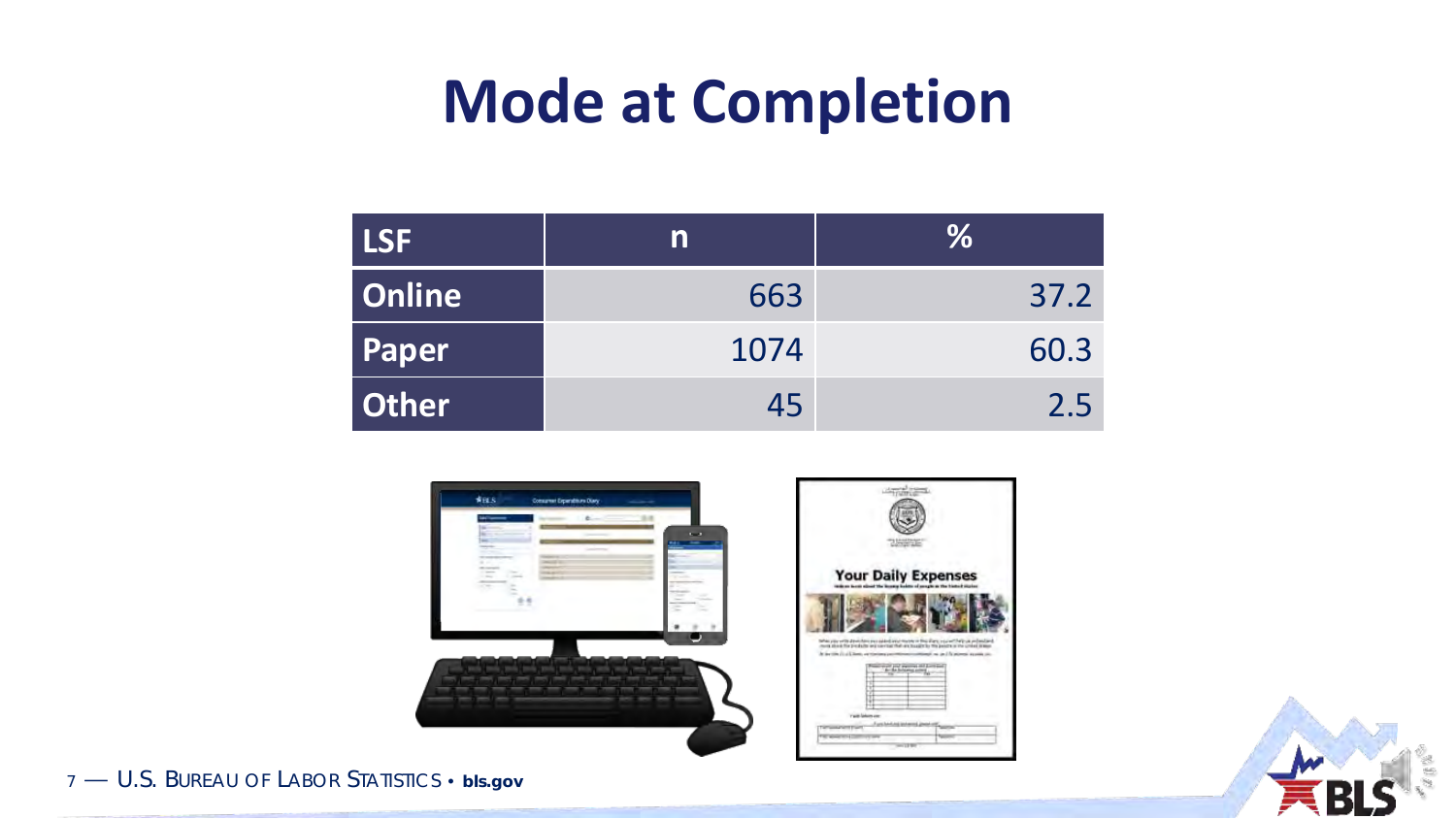# **Demographics of Mode**

- **Similar to other mode studies**
- LSF online households: Younger, with higher household income, higher education
- **Less likely to be Hispanic or Latino origin**

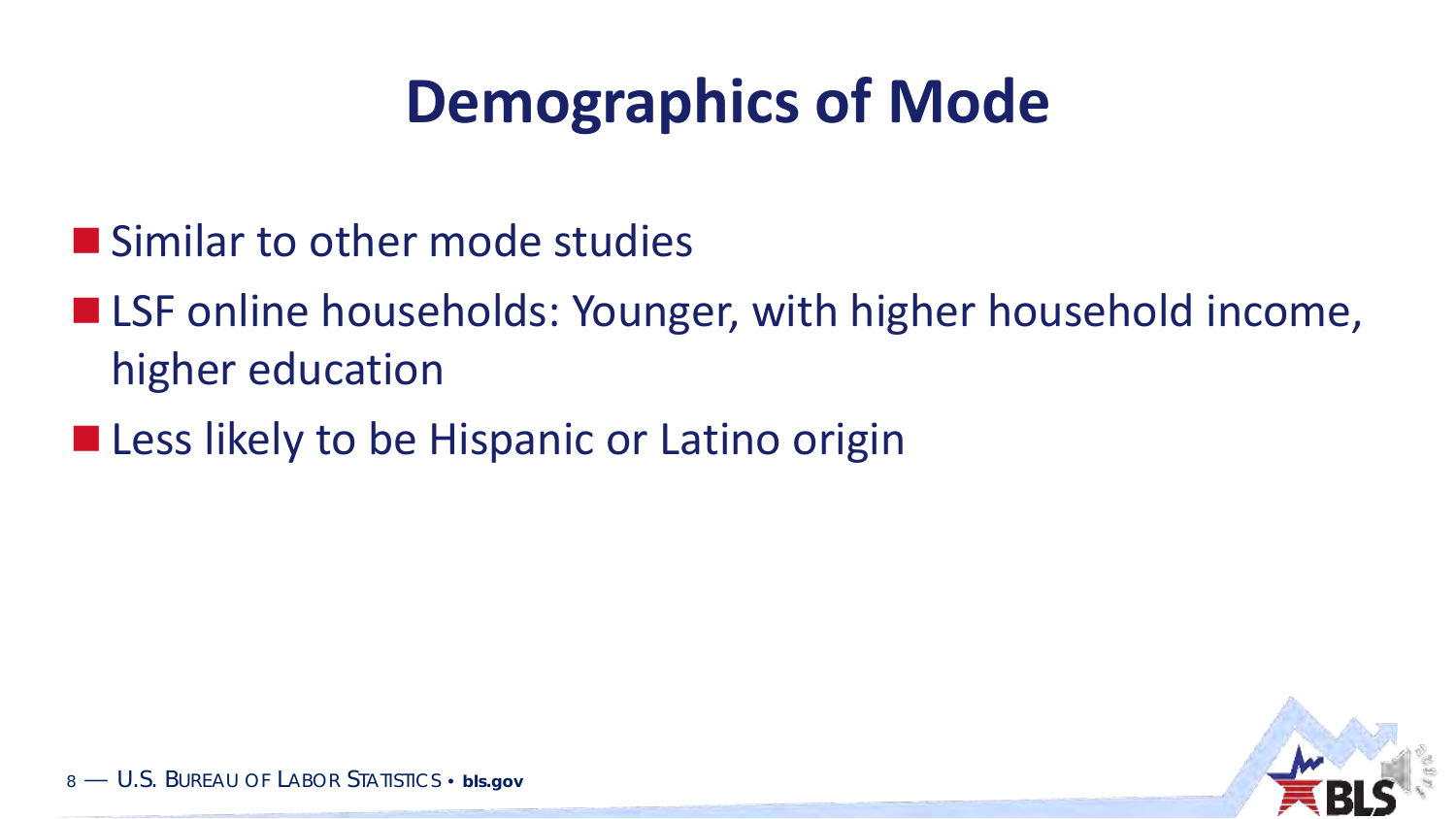# **Expenditure Estimates and Quality** *preliminary*

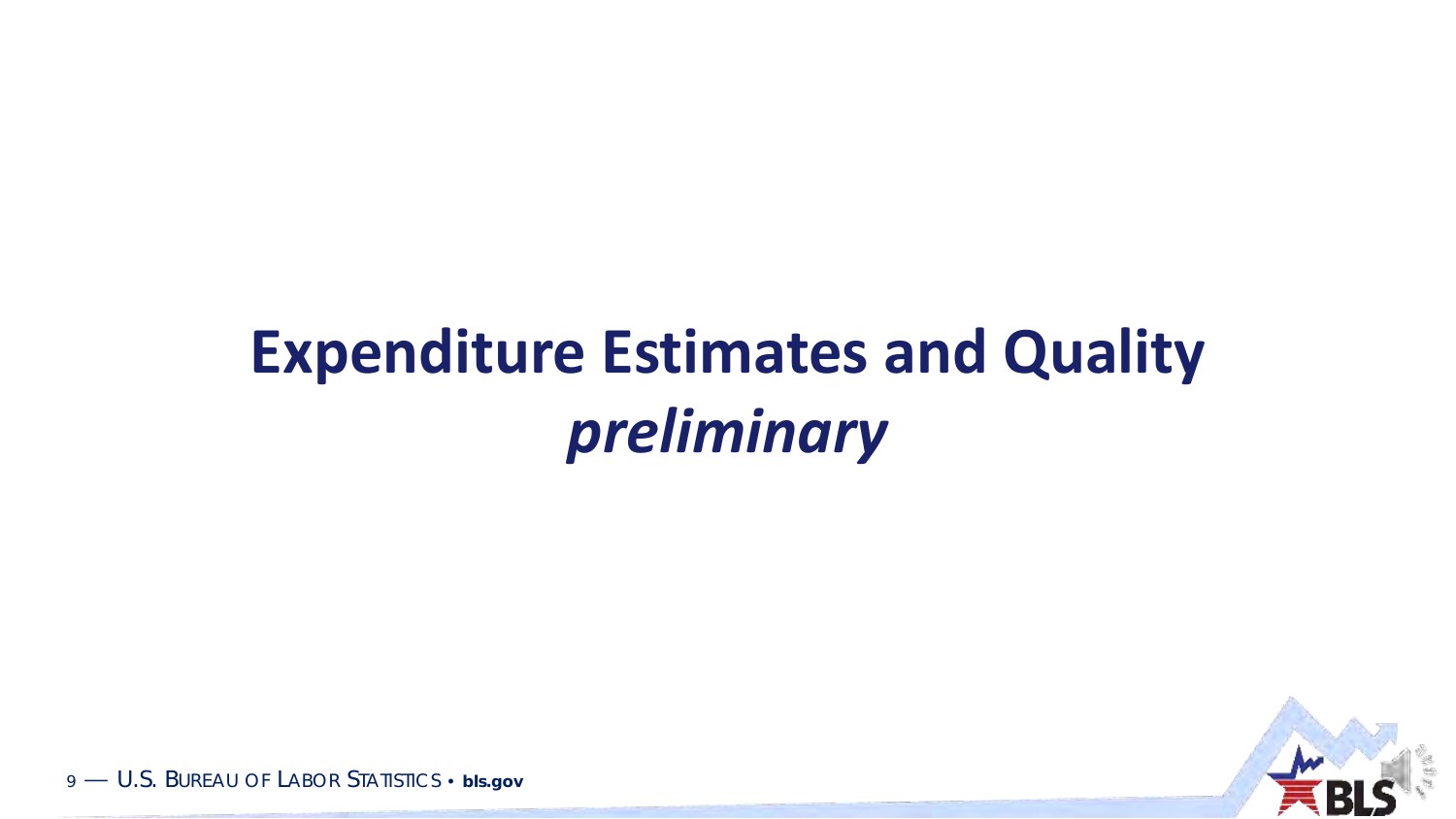## **Earlier analysis quality takeaways**

#### **In Item Non-response:**

- Lower non-response for business of expenditure in online diaries compared to production diaries (by design, since required field)
- ▶ Other item non-response rates similar across LSF modes and production
- Similar rates of Diary Fatigue (reporting more in the first week than the second week)
- Recalled expenses at pick-up handled differently for online diaries than in the paper diaries  $\rightarrow$  potential missed recall
- **Lower counts of expenditures in the LSF**

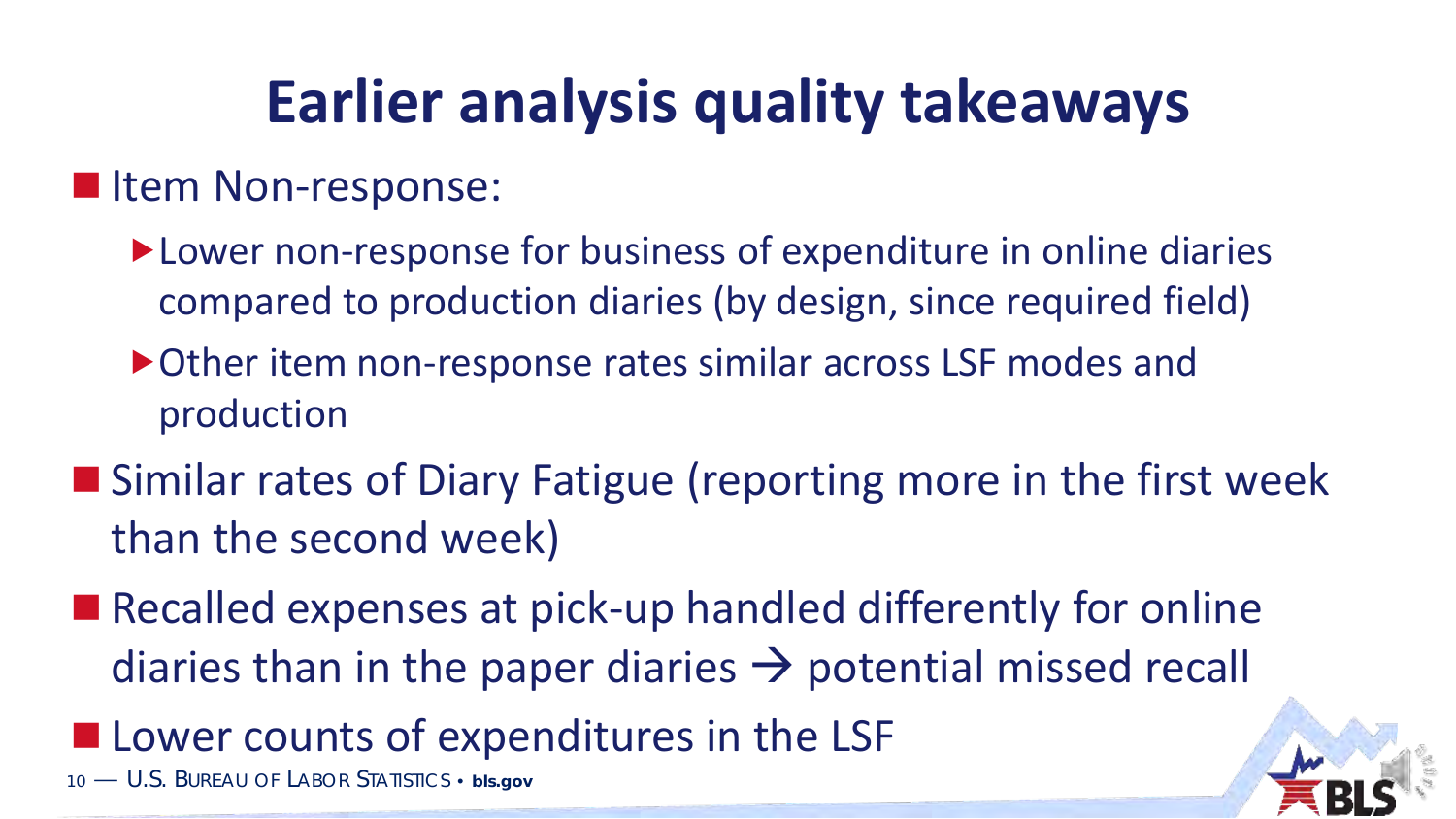### **Expenditure Totals By Section**

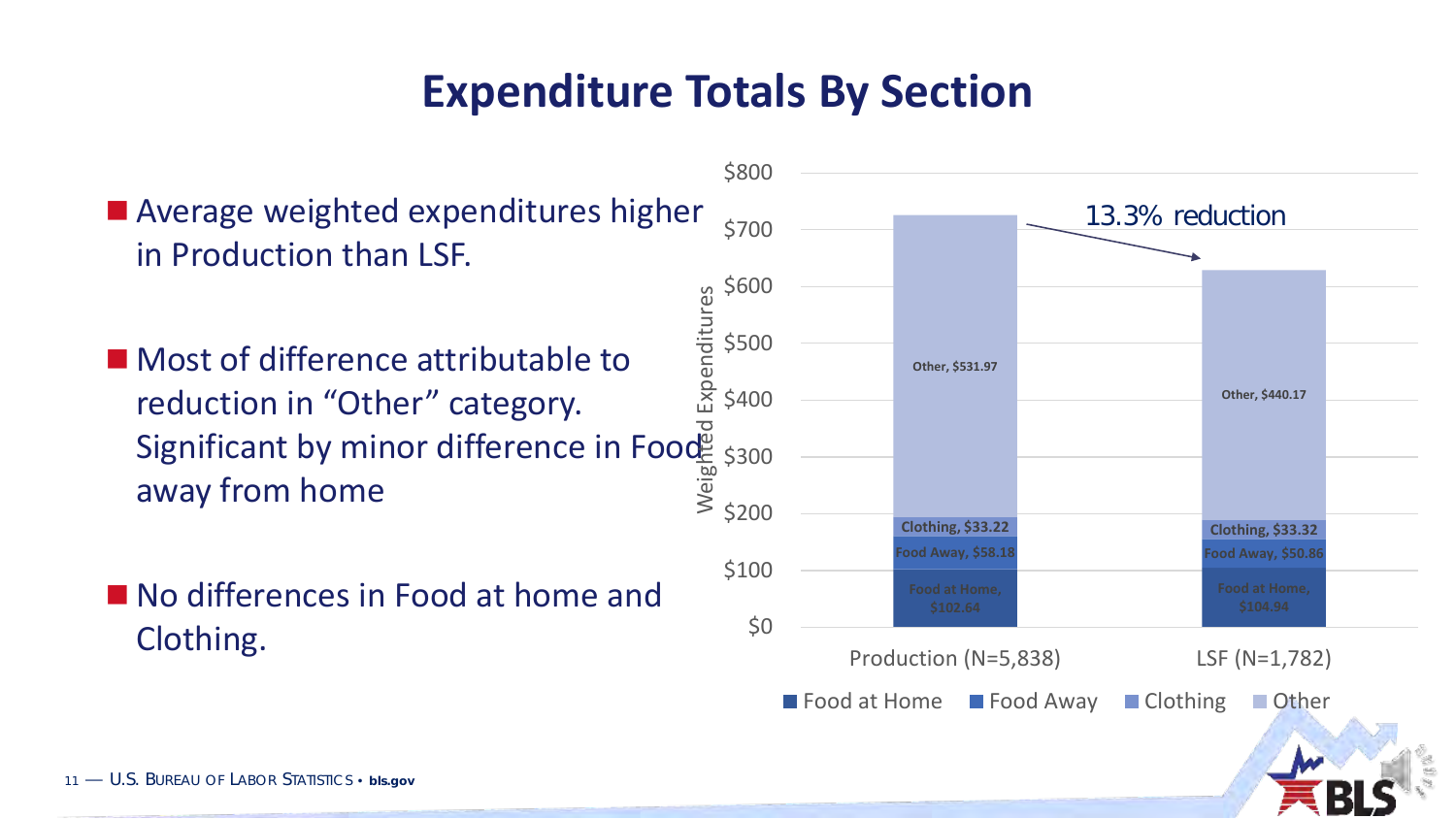### **Expenditure Regression Results**

|                                     | <b>Coefficient</b> | <b>SE</b>       |  |
|-------------------------------------|--------------------|-----------------|--|
| Intercept                           | $-234.008$         | (239.25)        |  |
| <b>LSF</b> online                   | $-114.704$         | $(46.33)*$      |  |
| LSF paper                           | $-69.693$          | (67.04)         |  |
| Log(pre-tax income)                 | 106.645            | $(22.63)$ ***   |  |
| Non-homeowner CU                    | $-155.335$         | $(40.31)^{***}$ |  |
| Highest: HS grad or less            | $-245.555$         | $(75.33)$ **    |  |
| <b>Highest: Some college</b>        | $-205.940$         | (76.18)         |  |
| Highest: Assoc. degree              | $-171.684$         | $(77.13)*$      |  |
| <b>Highest: Professional degree</b> | 108.471            | (99.10)         |  |



The full model did not find the CU's size, respondent's age, sex, race or ethnicity, or the RO in which the interview occurred to be significant factors in reported expenditures.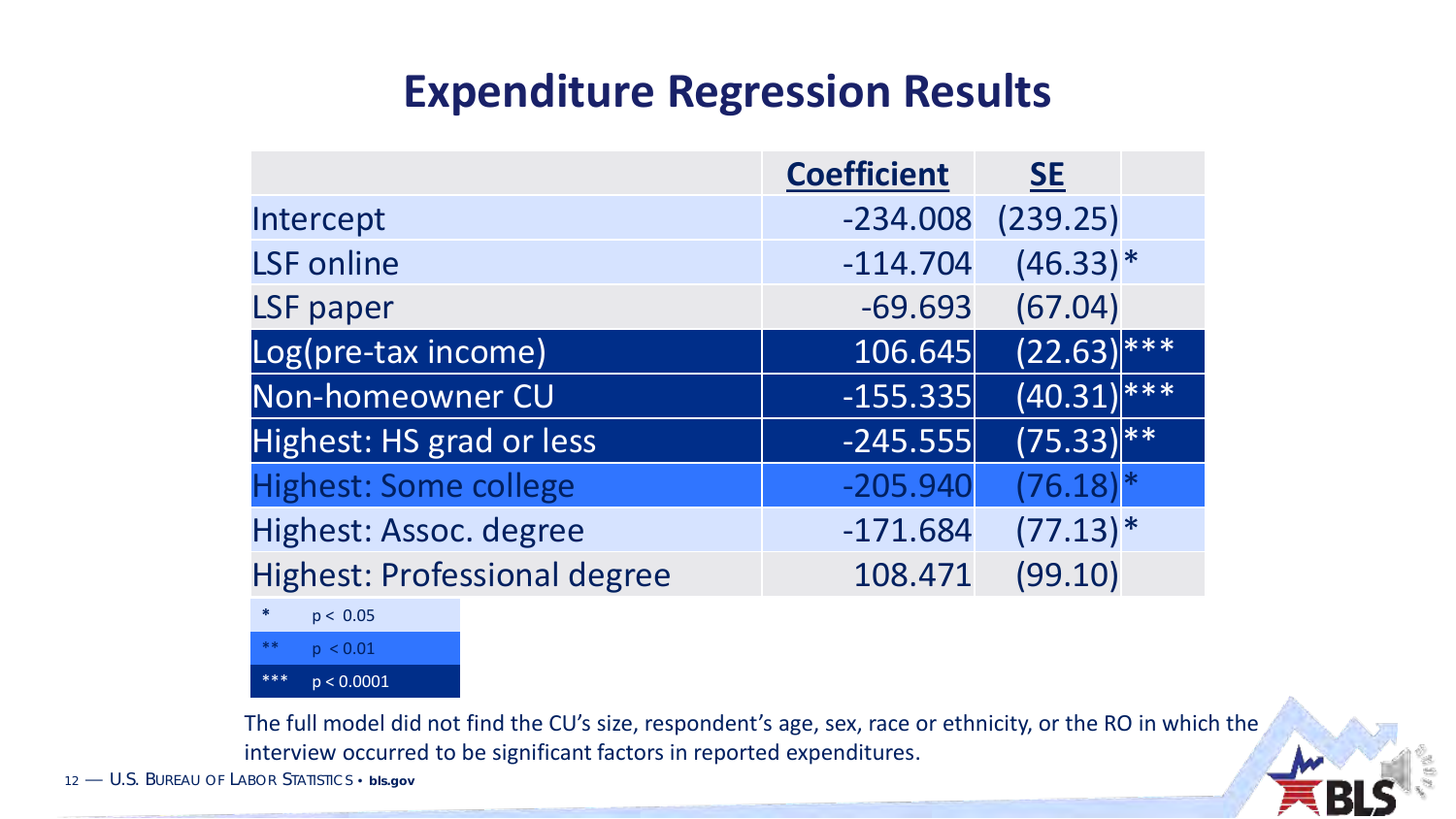## **Editing Rates Production vs. LSF**

|                        | <b>CE Production</b> |               | <b>LSF Test</b> |               |  |
|------------------------|----------------------|---------------|-----------------|---------------|--|
|                        | $\mathsf{n}$         | $\frac{0}{6}$ | n               | $\frac{0}{6}$ |  |
| Minimal expenditure    | 481                  | 3.79          | 253             | 5.93          |  |
| <b>Allocation rate</b> | 17,096               | 9.33          | 3,424           | 11.71         |  |

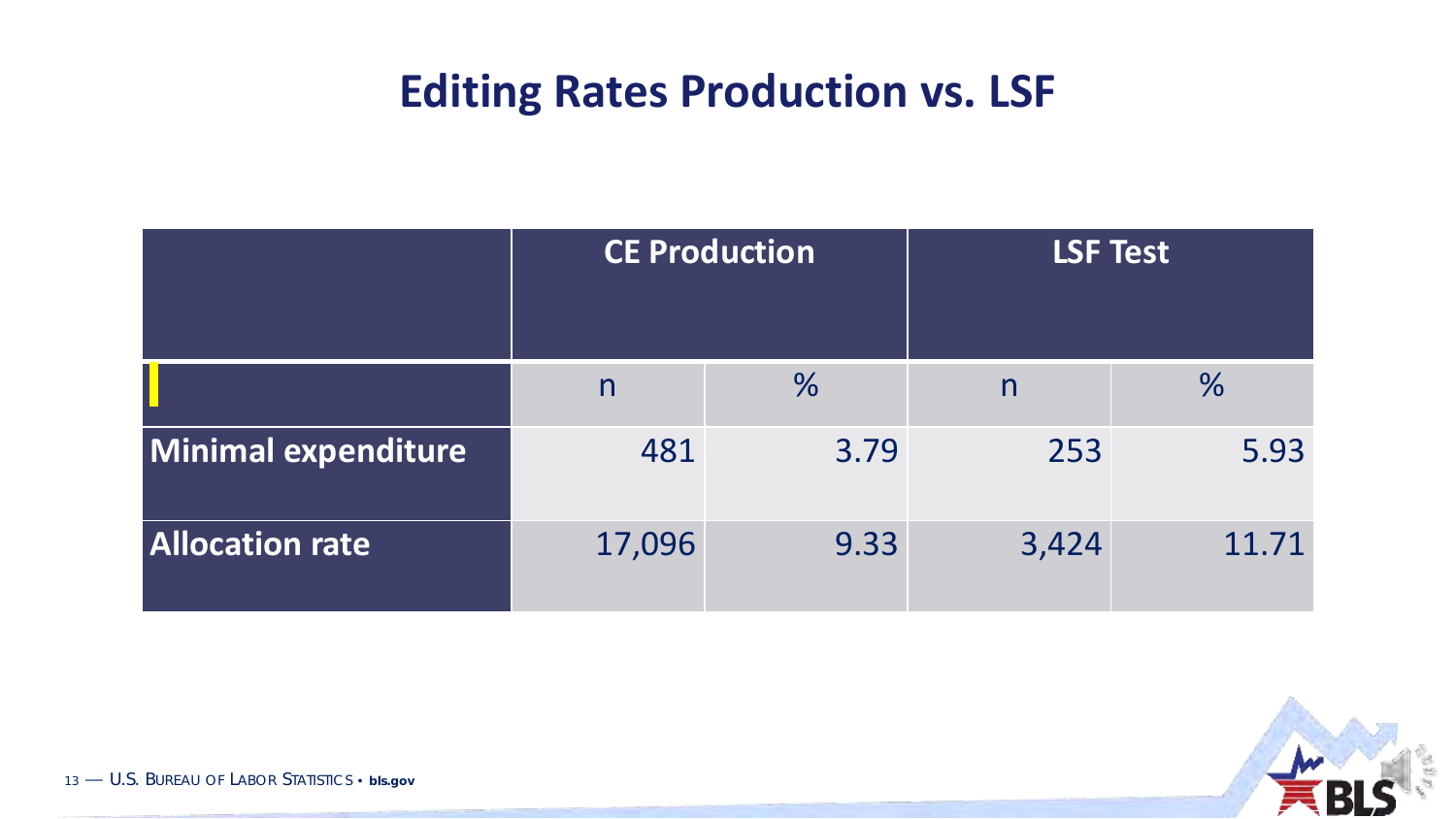### **Summary**

- **Preliminary research showed little to no impact on item nonresponse, diary fatigue**
- Response rate slightly lower, but partly attributable to test effect
- $\blacksquare$  Take up rate much lower than expected for the online diary
- Quality indicators show online diary *may* not provide as high quality data
	- ▶ Higher allocation rates
	- ▶ Higher number of removed diaries
	- ▶ Lower expenditures after controls

#### **BUT….**

- Earlier research identified concerns on how recalled expenses were captured during LSF test, particularly for online diaries  $\rightarrow$  since mitigated with further interviewer training and revised procedures
- Online diary helped us "pandemic proof" our survey

15 — U.S. BUREAU OF LABOR STATISTICS • **bls.gov Some respondents** *expect* an online diary, Interviewers are happy to have the option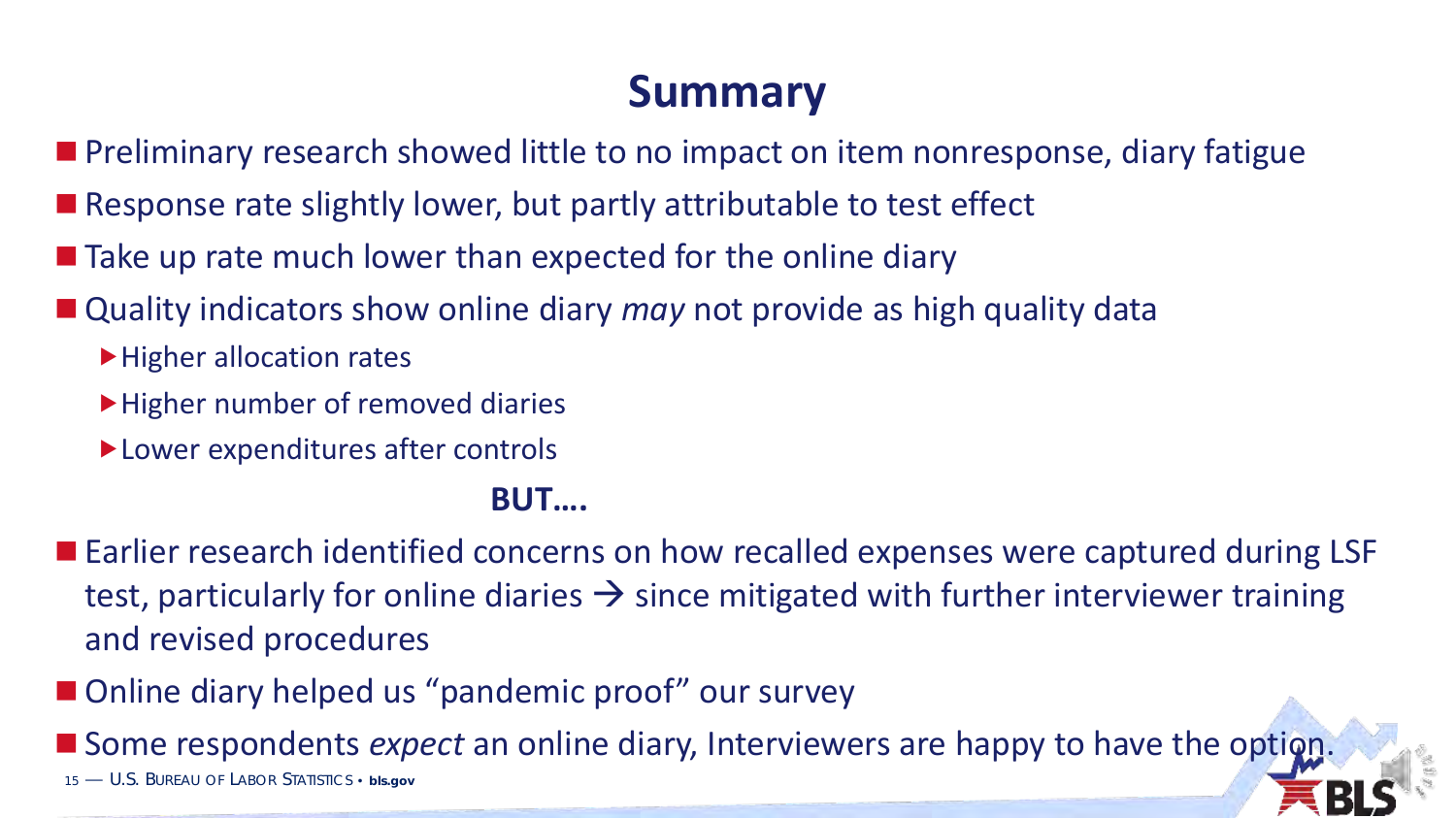### **Online Diary next steps**

- Continued use due to the pandemic
- Go/No-Go decision on planned *official* implementation in July 2022
- Recommendations for changes to full implementation protocols
- **Continuous improvement** 
	- autosuggest feature, prompts, trip based diary
	- more use of receipts
	- **Self-administration test**